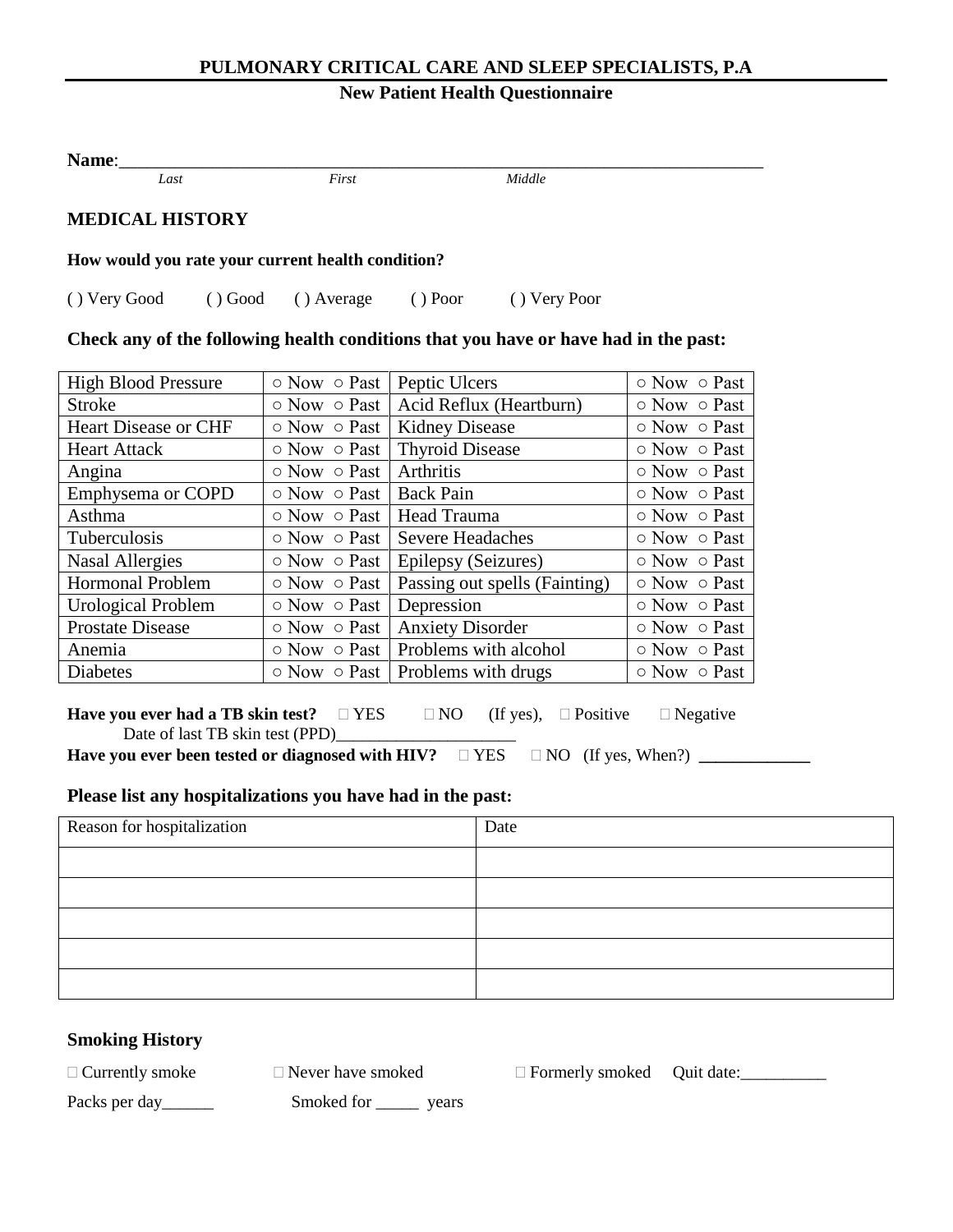### **PULMONARY CRITICAL CARE AND SLEEP SPECIALISTS, P.A**

## **New Patient Health Questionnaire**

Patient's Name:

**Please list any surgeries you have had in the past:**

| Type of surgery | Date |
|-----------------|------|
|                 |      |
|                 |      |
|                 |      |
|                 |      |
|                 |      |
|                 |      |
|                 |      |

**Have you <u>ever</u> worked with or been exposed to any of the following?**  $\Box$  No  $\Box$  Yes (If yes, circle which apply):

 $\Box$  Asbestos  $\Box$  Welding  $\Box$  Coal Mining  $\Box$  Metals Manufacturing  $\Box$  Silica Mill  $\Box$  Grain Dust Grinder

#### **FAMILY HISTORY- Please check and list any family members with any of the following conditions:**

| $\Box$                                                |                              |
|-------------------------------------------------------|------------------------------|
| $\text{Stroke} \underbrace{\qquad \qquad }$<br>$\Box$ | $\Box$ Asthma                |
|                                                       |                              |
|                                                       |                              |
| <b>IMMUNIZATIONS</b>                                  | Year of last shot or booster |
| Influenza (flu)                                       |                              |
| Pneumovax (pneumonia shot)                            |                              |
| <b>Tetanus</b>                                        |                              |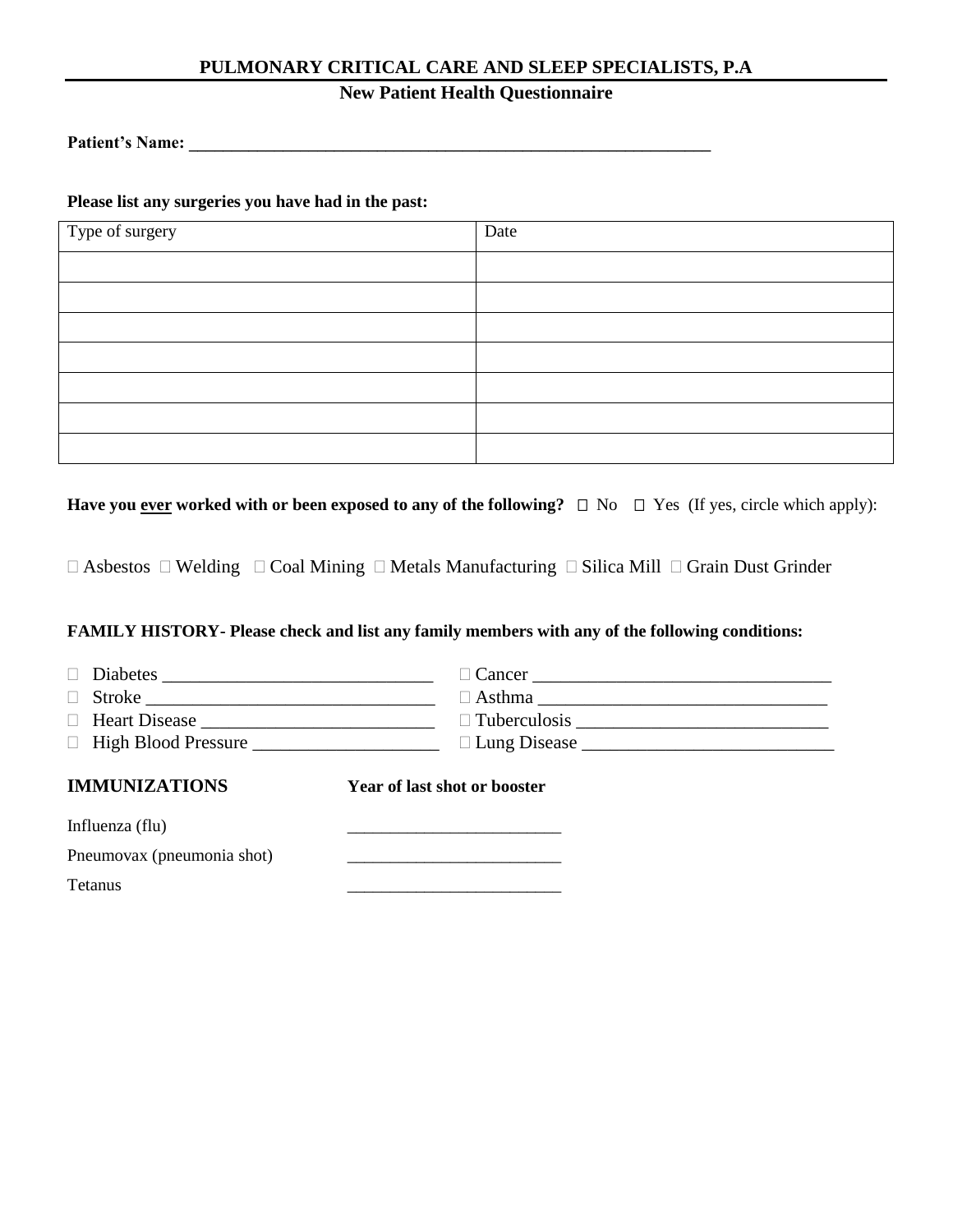## **PULMONARY CRITICAL CARE AND SLEEP SPECIALISTS, P.A**

# **New Patient Health Questionnaire**

## **Patient's Name***:\_\_\_\_\_\_\_\_\_\_\_\_\_\_\_\_\_\_\_\_\_\_\_\_\_\_\_\_\_\_\_\_\_\_\_\_\_\_\_\_\_\_\_\_\_\_\_\_\_\_\_\_\_\_\_\_\_\_\_*

# **Review of Symptoms:**

| <b>GENERAL</b>                   | Yes | N <sub>0</sub> | <b>URINARY</b>                      | Yes | N <sub>0</sub> |
|----------------------------------|-----|----------------|-------------------------------------|-----|----------------|
| Fever                            |     |                | Increased frequency                 |     |                |
| Weight Loss                      |     |                | Urgency                             |     |                |
| Fatigue                          |     |                | Pain or burning with urination      |     |                |
| Night sweats                     |     |                |                                     |     |                |
|                                  |     |                | MUSCULOSKELETAL                     |     |                |
| <b>RESPIRATORY</b>               |     |                | Muscle stiffness                    |     |                |
| Cough                            |     |                | Joint pain/arthritis                |     |                |
| <b>Wheezing</b>                  |     |                | Back pain                           |     |                |
| <b>Shortness of Breath</b>       |     |                |                                     |     |                |
| Chest Tightness                  |     |                | NEUROLOGICAL                        |     |                |
| Coughing blood                   |     |                | Weakness in arms or legs            |     |                |
|                                  |     |                | History of seizures                 |     |                |
| <b>CARDIAC</b>                   |     |                |                                     |     |                |
| Irregular heart rhythm           |     |                | <b>VASCULAR</b>                     |     |                |
| Chest pain                       |     |                | Pains in legs while walking         |     |                |
| Wake up at night short of breath |     |                | Swelling of legs or ankles          |     |                |
| Heart palpitations               |     |                |                                     |     |                |
|                                  |     |                |                                     |     |                |
| EAR, NOSE AND THROAT             |     |                | <b>EYES</b>                         |     |                |
| Nose bleeds                      |     |                | Eye Irritation                      |     |                |
| Earache                          |     |                | <b>Blurred/Double Vision</b>        |     |                |
| Ear infections                   |     |                |                                     |     |                |
| Post nasal drip                  |     |                | <b>SLEEP</b>                        |     |                |
| Hoarseness                       |     |                | Snoring                             |     |                |
| Headaches                        |     |                | <b>Excessive Daytime Sleepiness</b> |     |                |
| <b>Seasonal Allergies</b>        |     |                | Fatigue                             |     |                |
|                                  |     |                | Choking during Sleep                |     |                |
| <b>GASTROINTESTINAL</b>          |     |                | Stop Breathing during Sleep         |     |                |
| Gastric reflux                   |     |                | <b>Restless Sleep</b>               |     |                |
| Constipation                     |     |                | Wake Up Fresh in Morning            |     |                |
| Vomiting                         |     |                | Insomnia                            |     |                |
| <b>Abdominal Pain</b>            |     |                |                                     |     |                |
| Diarrhea                         |     |                | <b>PSYCHIATRIC</b>                  |     |                |
|                                  |     |                | Anxiety                             |     |                |
| <b>SKIN</b>                      |     |                | Depression                          |     |                |
| Rashes                           |     |                |                                     |     |                |
| Itching                          |     |                |                                     |     |                |
| Hives                            |     |                |                                     |     |                |
|                                  |     |                |                                     |     |                |
|                                  |     |                |                                     |     |                |